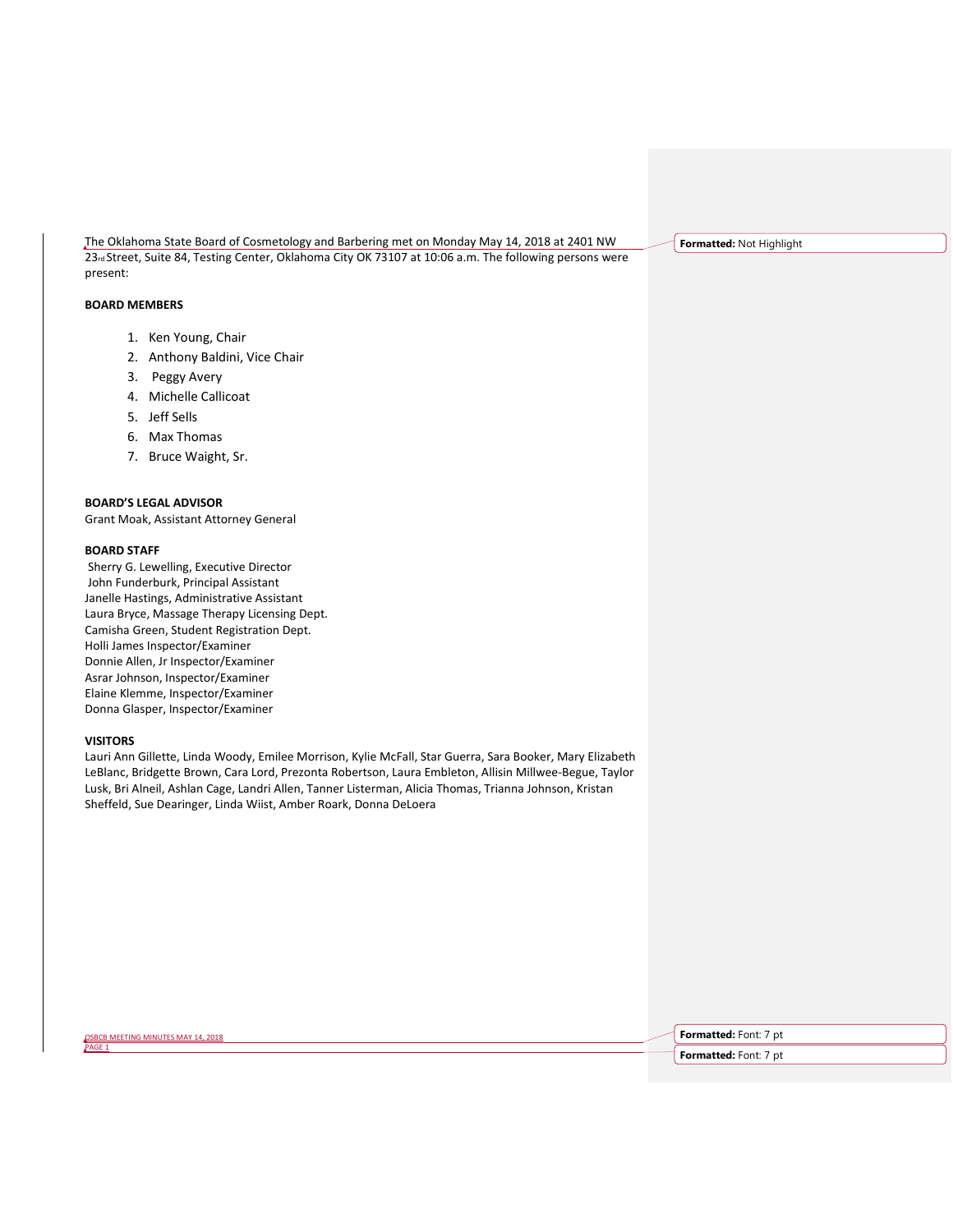## **1. CALL TO ORDER**

Chair Young called the meeting to order. (The meeting agenda had been properly posted and agenda-ized)

# **2. ROLL CALL**

**Quorum was established with roll call. The following persons answered roll call:** 

- 1. Ken Young, Chair
- 2. Anthony Baldini, Vice Chair
- 3. Peggy Avery
- 4. Michelle Callicoat
- 5. Jeff Sells
- 6. Max Thomas
- 7. Bruce Waight, Sr.

Note: Helton, Austin, Mather and Payne were absent

Mr. Young welcomed instructor Linda Woody from Great Plains Career tech and Sue Dearinger from Meridian tech and their students and encouraged students to get involved in the process of protecting the public and the industry.

3. Discussion and Possible Action to Approve or Disapprove Budget Report (March 1, 2018 to April 30, 2018) – Latisha Edwards and Brandy Bahm, OMES, Agency Business Services Ms. Edwards provided financial statistics indicating that all departments are operating under budget.

A motion was made by Mr. Baldini and seconded by Mr. Sells to approve Report (March 1, 2018 to April 30, 2018)

**Baldini**, yes; **Avery,** yes; **Callicoat**, yes; **Sells**, yes; **Thomas**, yes; **Waight**, yes. Motion carried.

**4.** Public Comment – Opportunity for the Board to Receive Public Comment – Each speaker is limited to three minutes. Comments must be related to items listed on the agenda

Ashlan Case student from Meridian Technology Center, asked if the written portion of the exam can be taken on the computer. Mr Young answered yes, but there is a separate fee for this thru PSI/Lasergrade, adding that someday we might be able to do that but for now it is not affordable.

OSBCB MEETING MINUTES MAY 14, 2018 PAGE 2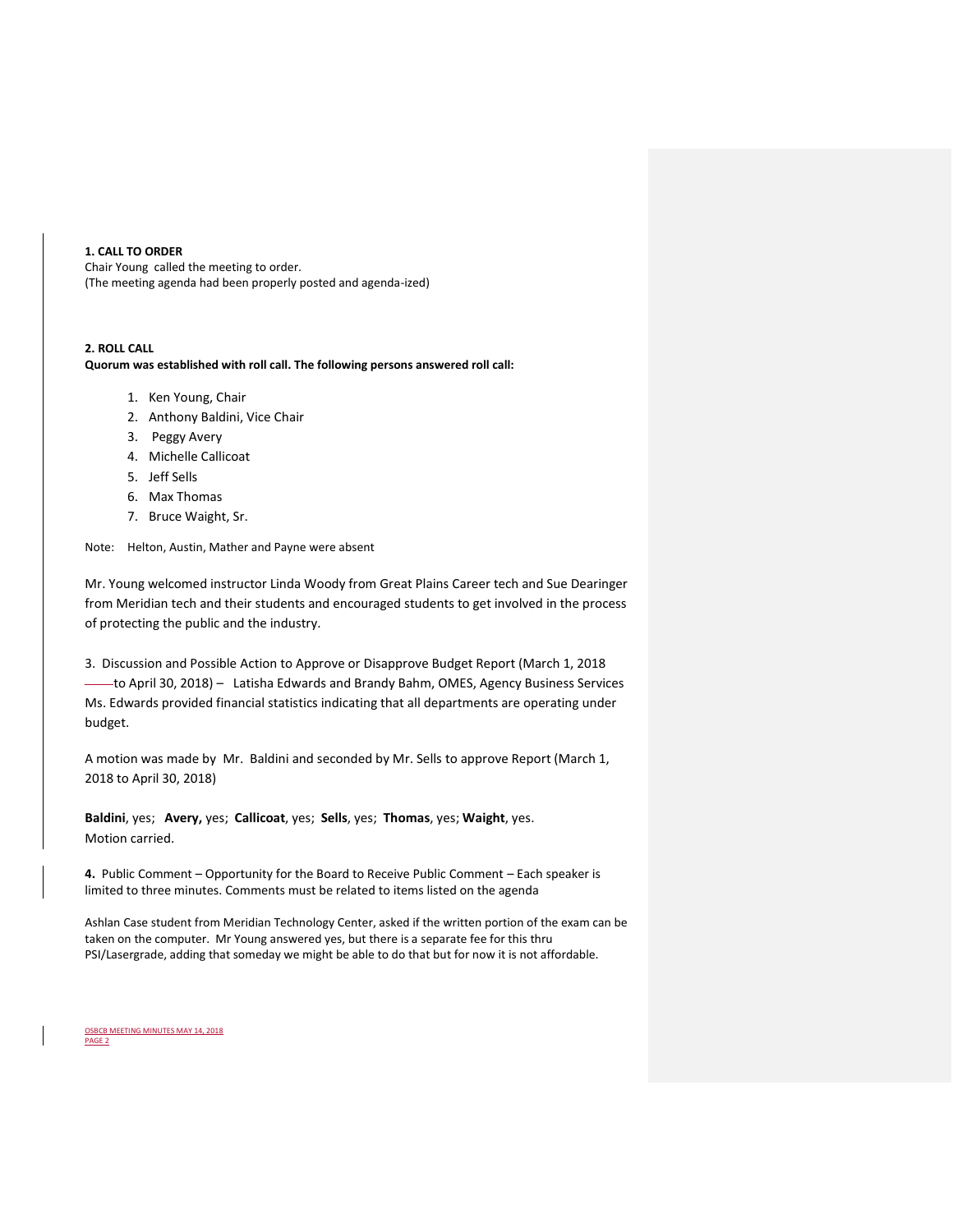5. Discussion and Possible Action regarding Cosmetician Licenses, including but not limited to, the number of hours required to obtain a license.

Prezonta Robinson, representing Clary Sage College of Tulsa OK, stated she was against changing required hours for Cosmetician program but was in favor of possibly adding threading and artificial eyelashes to the curriculum and keeping hours at 600. Mr. Young advised that she put her recommendations in writing to Ms. Lewelling.

Camisha Green of the student department stated that she fields several calls per day regarding eyelash extensions.

A motion was made by Mr. Thomas and seconded by Ms. Callicoat to table this item till next session.

**Baldini**, yes; **Avery,** yes; **Callicoat**, yes; **Sells**, yes; **Thomas**, yes; **Waight**, yes. Motion carried.

 6. Discussion and Possible Action to Approve or Disapprove Board Meeting Minutes from March 12, 2018 Board Meeting

A motion was made by Mr. Thomas and seconded by Mr. Baldini to approve Board Meeting Minutes from March 12, 2018 Board Meeting

**Baldini**, yes; **Avery,** yes; **Callicoat**, yes; **Sells**, yes; **Thomas**, yes; **Waight**, yes. Motion carried.

OSBCB MEETING MINUTES MAY 14, 2018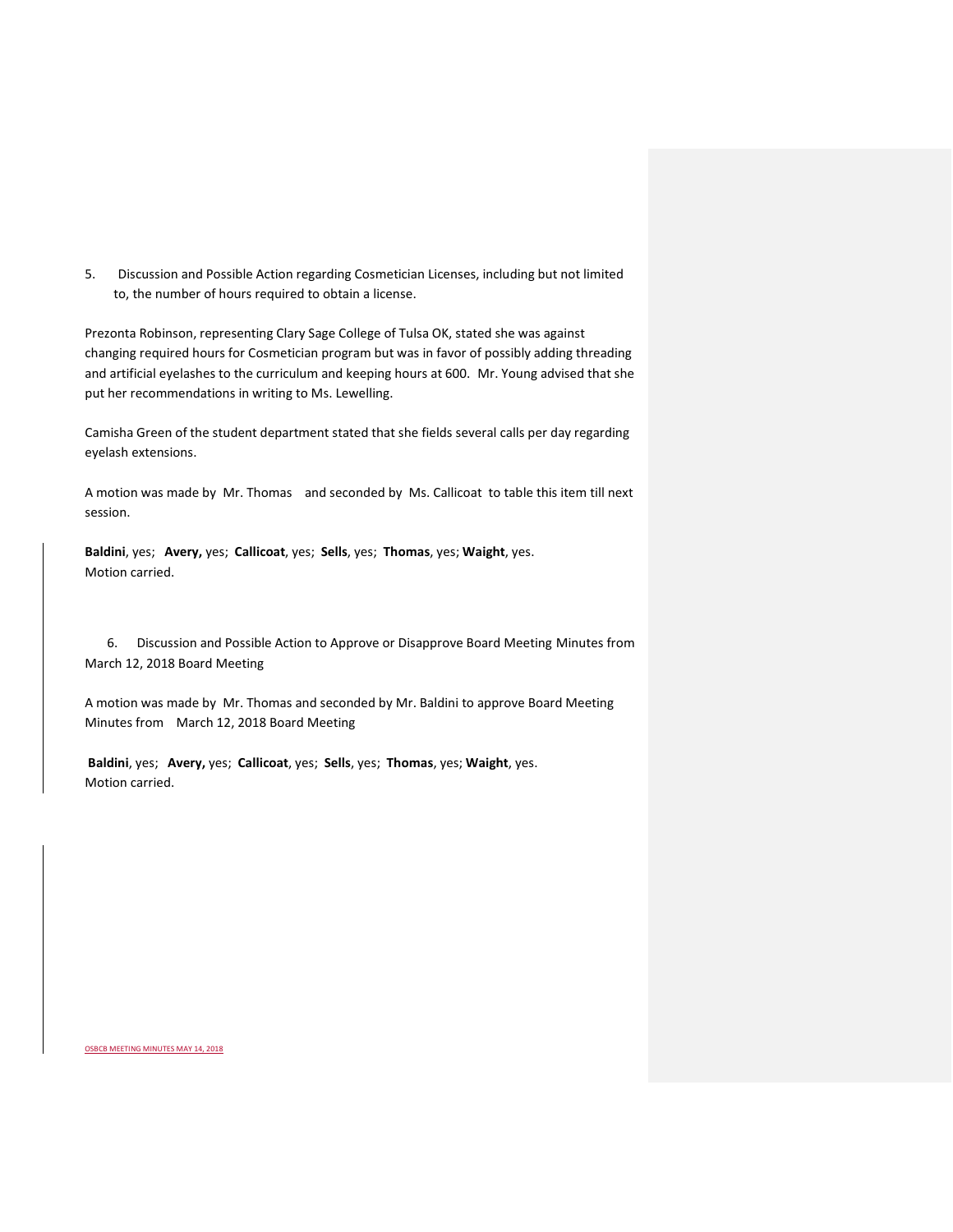### PAGE 3

# 7. Director's Report-Sherry G. Lewelling Legislative Update

Note: items 7 and 8 were combined.

Ms. Lewelling first welcomed visitors and instructors and students from Meridian Career Tech and Southwest Career Tech. She announced that Gretchen Payne, whose term expires on June 30, will not be seeking reappointment. Ms. Payne has served as a lay member for the last 204 years or so. - Ms. Payne wanted everyone to know it has been an honor and privilege to serve all these years.

Ms. Lewelling went on to say that the NIC director's meeting was not productive in her opinion, there is new leadership in that committee and they are learning, they are good people with a lot of info but didn't keep things on track like they should, which was frustrating, we did have some good discussions on setting standards and rules

Also attended FSMTB said Laura would give report on that later in the meeting

The Hair Eexpo 2018 sponsored by The Hair Café was awesome, Ms. Lewelling -was honored to be the guest speaker and was presented with an award for 10 years of service as Director. She, encouraged you everyone to go againattend in the fall, intend to put on another in the fall, the hair café, sponsored, vendors kept growing move to metro tech, presented her with award for 10 years dervice as director...

Legislatively, it's been a hard year, we beat de-regulation this year, but - the only thing is because the billit was not addressed and voted NO, that can keep the bill alive and the bill can be and probably will be presented again next year and we'll have to be ready to fight the fight again-next year.

On Massage Therapy legislation-MT-we did not get the legislation passed which was the most disappointing partbecause we estimate there are 3,000-4,000 massage therapists out there -3-4K mt who did not get licensed under the grandfather clause, some legislators were very upset about the outcome, Rep. Ortega and Sen. Bergstrom are very strong advocates for this bill. Ttammy Wwest who was the author on hHouse Bbill, she cancelled the two appointments with Ms. Lewellingt's.

I had with her, Rep Ortega and sent bergstrom are very strong advocates for this bill.

Laura Embleton, Government Relations Director at Associated Bodywork and Massage Professionals, expressed a desire to be more involved in the legislative process and would make sure you to have have the full support of their members behind it. Ms. Embleton talked at length about her work in different states that are trying to deregulate massage therapy and cosmetology, and said most of the states in which this is happening are those that are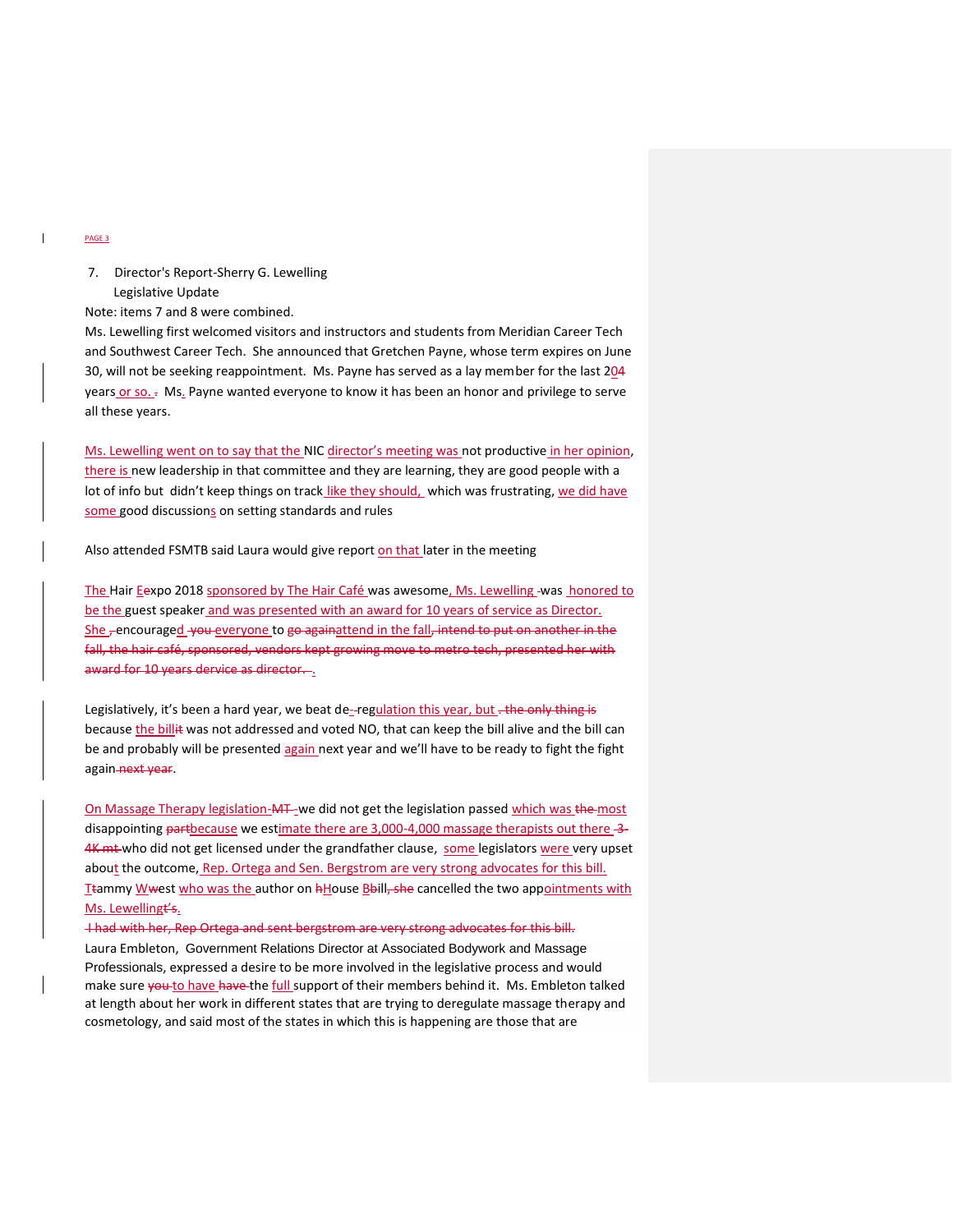rRepublican held. A question was raised about SB 1174, limiting authority for certain licenses; waiver license fees; the bill died in committee.

#### OSBCB MEETING MINUTES MAY 14, 2018 PAGE 4

Legislative Update

See item #7

One of the most important things discussed was FSMTB's MATLDA (**Ma**ssage **T**herapy **L**icensing Database) This comprehensive data base is open to any state licensing board that shares info with FSMTB's MATLDA and provides information about licensed massage therapists, such as licensure information, MBLEx results, CEU course information and hours (which will be verified in the FSMTB system), and any disciplinary action taken against them. Another topic was the need to communicate with law enforcement on all levels with regard to human trafficking and fraud detection.

including education, and testing history, CEU's, any history of disciplinary action taken by boards. We'll need to make sure we can legally share this information and that our computer system is compatible with MATLDA, It is strictly for state boards' use on a reciprocal basis, and licensees cannot see their own information.

10. Inspector Report- Elaine Klemme

Ms. Klemme provided an update on the RISE program at Mabel Basset Correctional Center (RISE = Re-entry Investment Student EducationRe-entry Investment / Student EducationEducation) As of May 9, 2018 the RISE program has provided education and testing to reinstate 9 licensees, they have provided 90 discharge makeovers where inmates are given complete makeovers including hair, nails and make up one day prior to their discharge, in addition to 2,450 offender services and 178 staff services. The program, recognized by the IRS as a 501C non-profit, is funded solely by donations and grants and 100% debt free. Ms. Klemme and Ms. Lewelling will be attending the first graduation ceremony Thursday May 17 and then on May 30<sup>th</sup> we'll be going back to do their testing and a new class will begin on May 31. There is great interest in the program but the class is limited to 20 students. Ms. Klemme introduced the first graduate who obtained her Master Instructor license thru the program, Ms. Bridget Brown. Ms. Brown expressed her gratitude for the life-changing program for providing her with, not only the education and opportunity to immediately re-enter the work force upon release, but most of all providing hope for a better future for inmates who often feel unloved, unworthy and forgotten. Ms. Lewelling said the DOC is considering expanding the program at other institutions in the state.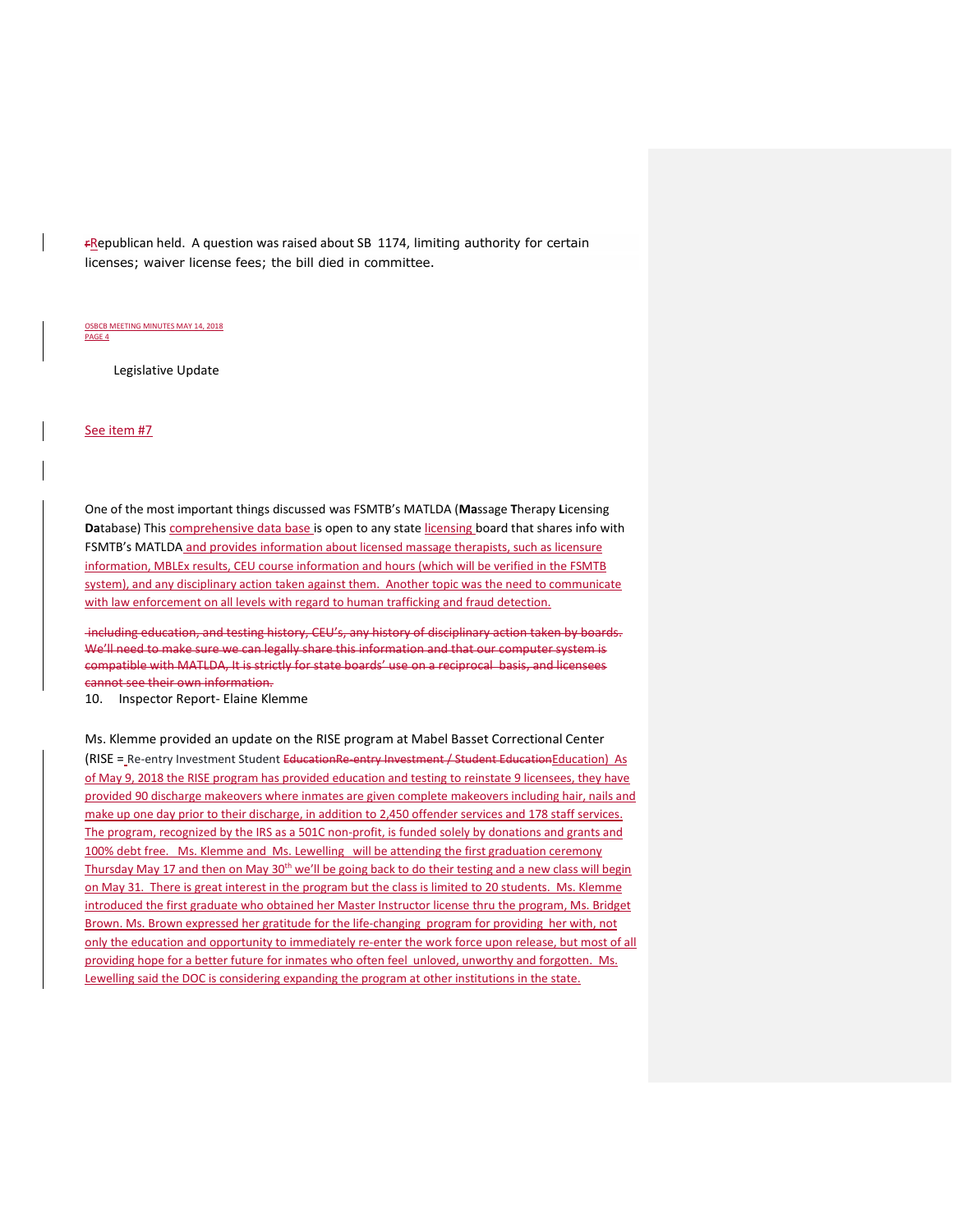#### OSBCB MEETING MINUTES MAY 14, 2018 PAGE 5

Ms. Lewelling said we'd received notification from California and Florida and they have major issue with several schools selling hours and licensures adding that we've had a major influx of reciprocities from Florida and California. We were provided a list of schools from each state. Dave Laurence, Licensing department, explained the reciprocity licensing procedure which is a relatively simple procedure, he said probably in the last month 60-70% of the reciprocity applications received have been from Florida, he added that the state of Florida does not even require a board examination to issue a license, if a candidate can show training of 240 hours for manicurist or 260 hours for facialist, Florida will issue license they then get reciprocity to other states including Oklahoma. Once licensed in Oklahoma they reciprocate to other states. We have fewer applicants from California, possibly because it takes anywhere from 6 to 8 weeks for California to get certifications out to other states.

Mr. Thomas asked if it would be appropriate to suspend reciprocity from Florida, Mr. Moak said he'd need to take a look at the statute and rule before advising further. Mr. Young stated that it we'd probably be looking at statute and rule change.

A motion was made by \_\_\_\_\_\_\_\_\_\_\_\_\_\_Mr. Thomas and seconded by \_\_\_\_\_\_\_\_\_\_\_Mr. Sells to approvetable this item until June 4, 2018 meeting. Mr. Young said there is a special board meeting on June 4 mostly for the budget but we can add other things.

**Baldini**, yes; **Avery,** yes; **Callicoat**, yes; **Sells**, yes; **Thomas**, yes; **Waight**, yes. Motion carried.

Anthony Baldini yes no

to attend NABBA conference September 15 – 20, 2018 in Kansas City MO

AA motion was made by \_\_\_\_\_\_\_\_\_\_\_\_\_\_\_\_\_Mr. Baldini and seconded by \_\_\_\_\_\_\_\_\_\_\_\_\_Mr. Thomas to approve this item.

**Baldini**, yes; **Avery,** yes; **Callicoat**, yes; **Sells**, yes; **Thomas**, yes; **Waight**, yes.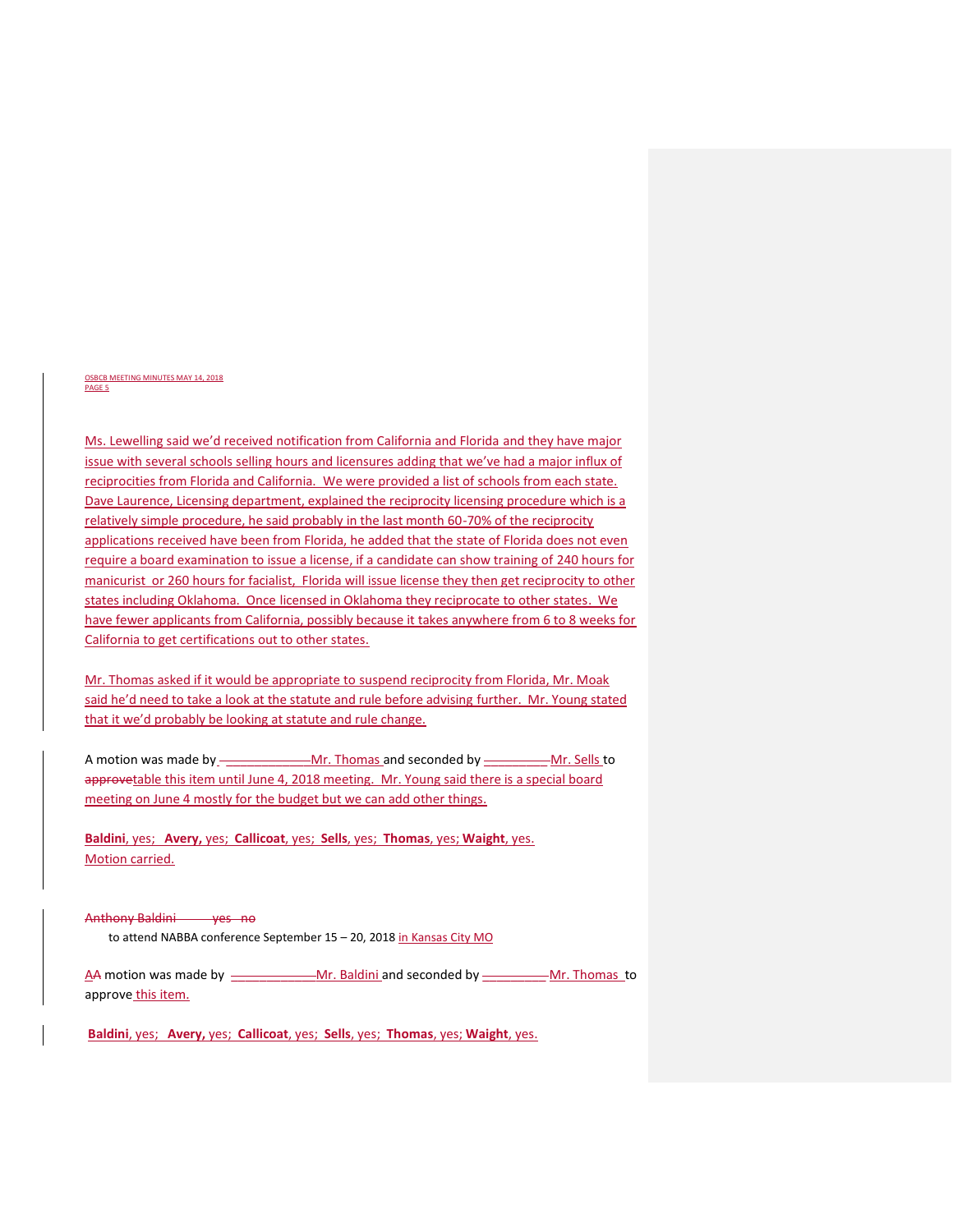| Motion carried. |
|-----------------|
|-----------------|

OSBCB MEETING MINUTES MAY 14, 2018 PAGE 6

13. Discussion and Possible Action for Executive Director, Sherry Lewelling, and Massage Therapy department personnel, Laura Bryce, and MTAB Chairwoman Laura Grisso to attend the 2018 FSMTB Annual Meeting October  $4 - 6$ , 2018 in Salt Lake City UT.

A motion was made by Mr. Baldini \_\_\_\_\_\_\_\_\_\_\_\_\_\_\_\_\_\_\_and seconded by \_\_\_\_\_\_\_\_\_\_\_\_\_Ms. Callicoat to approve\_this item.

Anthony Baldini yes no

Motion carried.

 Conference October 6 – 8 2018 and for Executive Director, Sherry Lewelling, to attend the Executive Director meeting October 3 – 6 2018 in Seattle WA.

Mr. Young wanted ten (10) members to attend and noted that we didn't need a firm commitment today but recommended that new board members attend if at all possible.

Anthony Baldini yes no

Motion carried.

Max Thomas yes no

A motion was made by \_\_\_\_\_\_\_\_\_\_\_\_and seconded by \_\_\_\_\_\_\_\_\_ to approve

Mr. Young recommended this item be put on July agenda along with the shampooing license.

16. Discussion and Possible Action to create a shampooing license.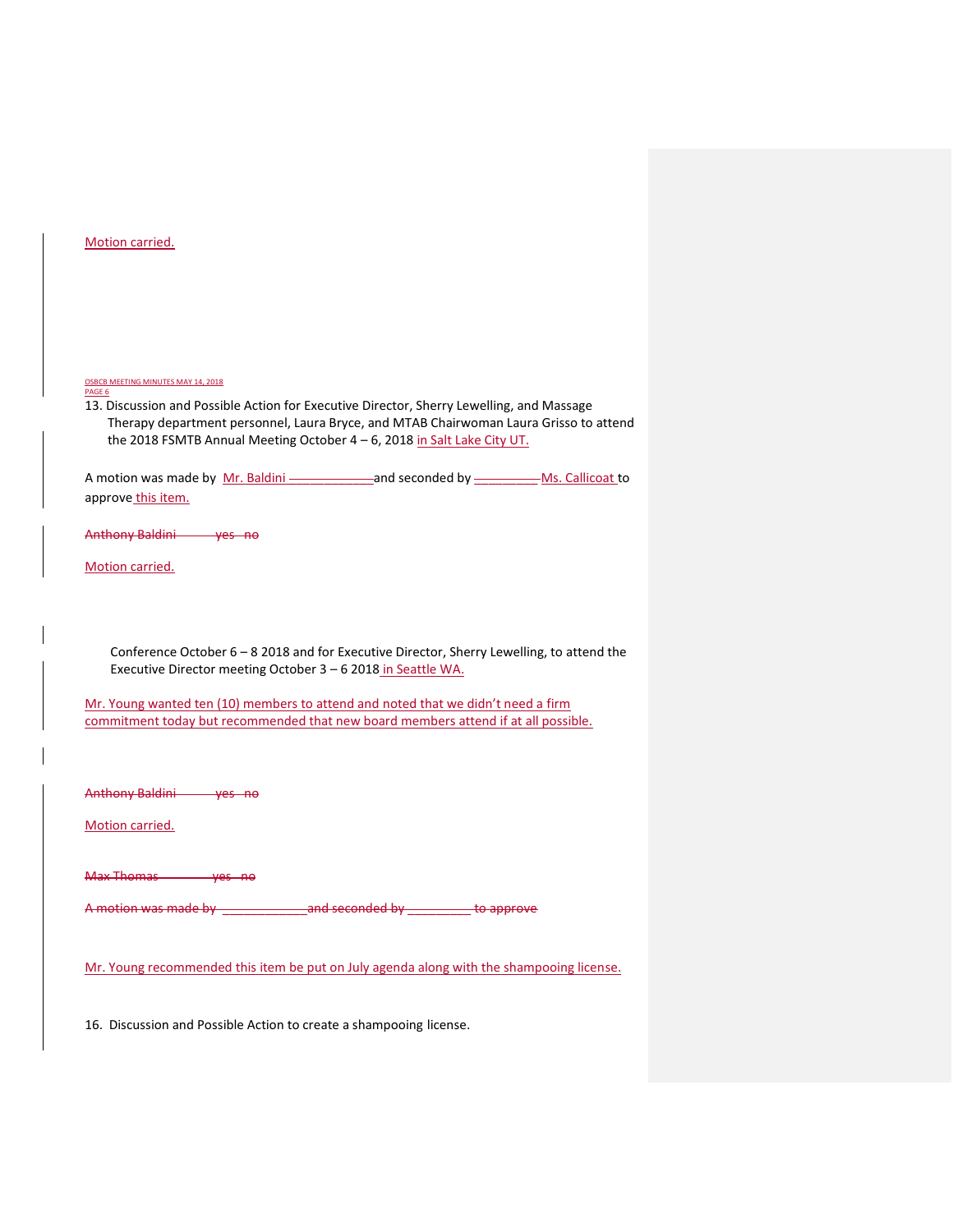Mr. Young recommended this item be put on July agenda. A motion was made by \_\_\_\_\_\_\_\_\_\_\_\_and seconded by \_\_\_\_\_\_\_\_\_ to approve

OSBCB MEETING MINUTES MAY 14, 2018 PAGE 7

> to discuss employee salary increases for the five inspectors, the examiner, four administrative technicians, one administrative assistant, one customer assistant representative one accounting technician and the principal assistant and executive director.

Mr. Funderburk recommended to table this until June 4, 2018 meeting to approve the budget.

A motion was made by -Mr. Thomas - and seconded by Mr. Sells to table items 17, 18, and 19 until June 4, 2018 meeting. **We are also that the executive session** 

**Baldini**, yes; **Avery,** yes; **Callicoat**, yes; **Sells**, yes; **Thomas**, yes; **Waight**, yes. Motion carried.

Anthony Baldini yes no

This item tabled until June 4, 2018 meeting.

19. Discussion and Possible Action to approve FY 19 budget This item tabled until June 4, 2018 meeting.

Meeting Agenda 25 O.S. sec.311 (A)(9).

No new business was heard.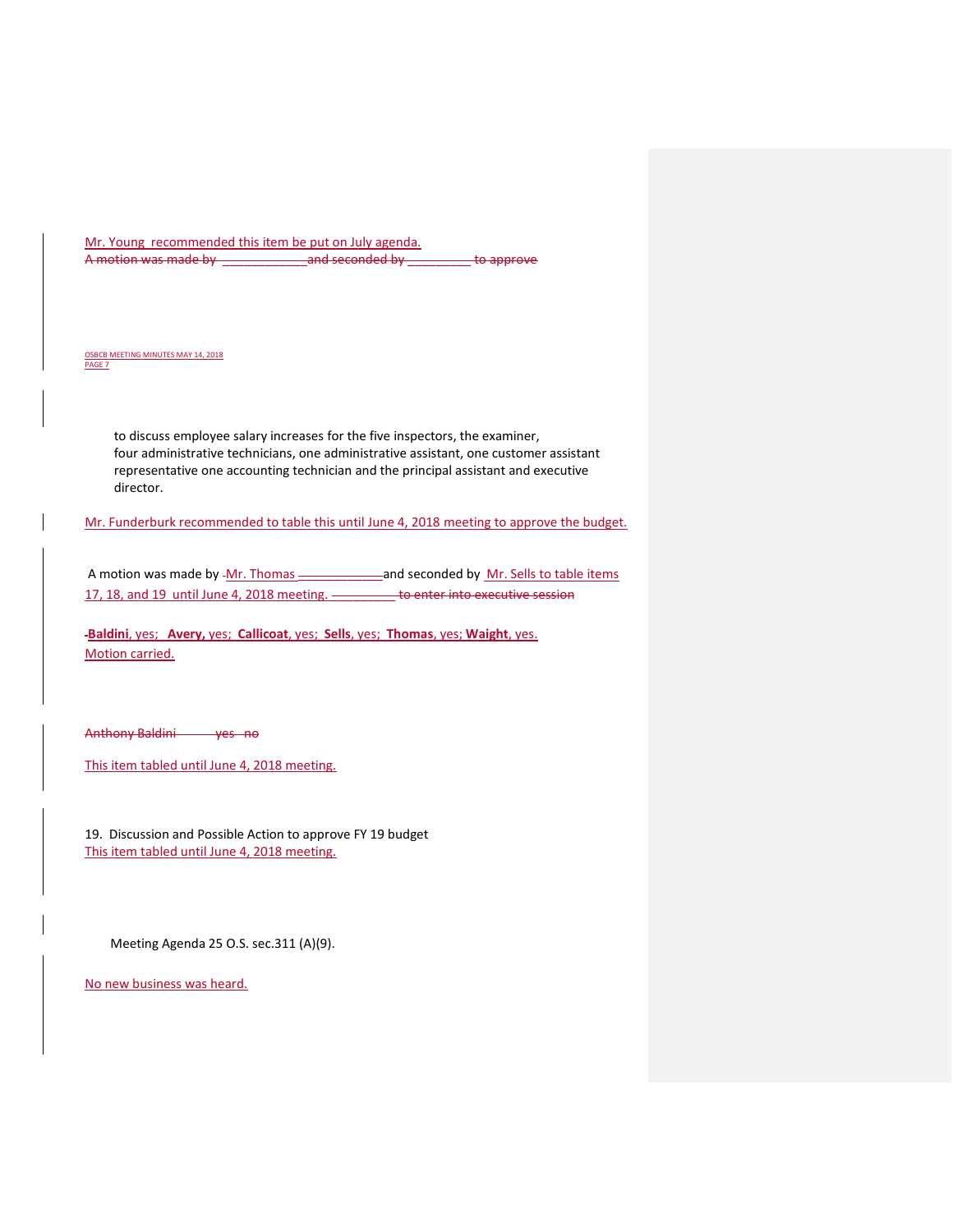<u>OSBCB MEETING MINUTES MAY 14, 2018</u><br>PAGE 8

21. Board Adjournment

Ken Young , Chair **Anthony Baldini, Vice Chair** Anthony Baldini, Vice Chair

Peggy Avery **Michelle Callicoat** 

**\_\_\_\_\_\_\_\_\_\_\_\_\_\_\_\_\_\_\_\_\_\_\_\_\_\_\_\_\_\_\_\_\_\_\_ \_\_\_\_\_\_\_\_\_\_\_\_\_\_\_\_\_\_\_\_\_\_\_\_\_\_\_\_\_\_** 

**\_\_\_\_\_\_\_\_\_\_\_\_\_\_\_\_\_\_\_\_\_\_\_\_\_\_\_\_\_\_\_\_\_\_\_ \_\_\_\_\_\_\_\_\_\_\_\_\_\_\_\_\_\_\_\_\_\_\_\_\_\_\_\_\_\_** 

**\_\_\_\_\_\_\_\_\_\_\_\_\_\_\_\_\_\_\_\_\_\_\_\_\_\_\_\_\_\_\_\_\_\_\_ \_\_\_\_\_\_\_\_\_\_\_\_\_\_\_\_\_\_\_\_\_\_\_\_\_\_\_\_\_\_\_\_\_\_\_** 

**Jeff Sells Max Thomas Max Thomas** 

**Bruce Waight, Sr.**

**\_\_\_\_\_\_\_\_\_\_\_\_\_\_\_\_\_\_\_\_\_\_\_\_\_\_\_\_\_\_\_\_\_\_\_\_**